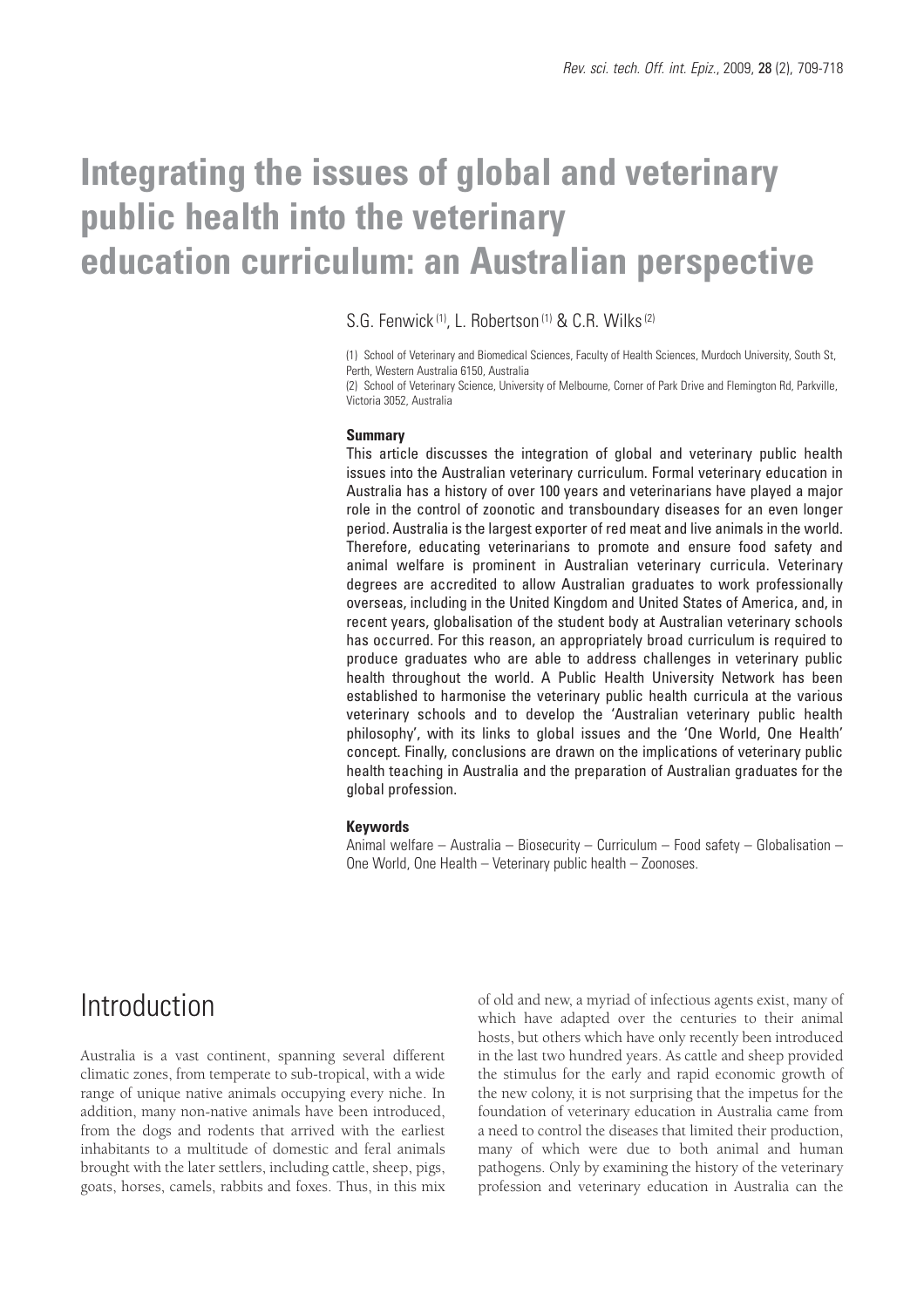reasons why the issues of global and veterinary public health are of such significance to this country be understood.

## History of veterinary education in Australia

From the arrival of the first European colonists in 1788, the early days of colonial Australian settlement required the importation of domestic stock from many other countries, including the United Kingdom (UK), South Africa, India and Indonesia (18). However, it wasn't until the mid-to-late 1800s that laws were passed in an attempt to prevent the introduction of contagious diseases of cattle and sheep. By this time, however, despite long sea journeys acting as a form of quarantine, a number of important diseases had been introduced and some had become endemic. As the veterinary profession became established, and more involved in trying to control these diseases, it became imperative to establish veterinary schools to answer the increasing need for veterinarians.

Some basic veterinary training was delivered at a number of agricultural colleges, and a private veterinary school with the first four-year curriculum in the world, the Melbourne Veterinary College, was established by W.T. Kendall in Fitzroy, Victoria, in 1888. However, the first university veterinary school was not established until 1908, when the Melbourne Veterinary College was transferred to Melbourne University (12). This was followed by a second school at the University of Sydney in 1910. A third school was inaugurated in Brisbane, Queensland, in 1936. However, during the war years, both Melbourne and the University of Queensland schools were temporarily closed.

After World War II, agriculture became increasingly important and this was mirrored by an expansion in student numbers graduating from the three schools. In 1979, a fourth school was opened at Murdoch University in Perth, Western Australia. In the last five years, three more schools have opened: at Charles Sturt University in Wagga Wagga, New South Wales; James Cook University in Townsville, North Queensland, and at the University of Adelaide in South Australia. While it is difficult to determine exactly when veterinary public health became an important discipline in its own right, in the curricula of the early veterinary schools, it is safe to say that the teaching of zoonoses was embedded from the earliest days, due to the serious problems caused by such diseases in the livestock sector. The earliest issues of the *Australian Veterinary Journal* from 1925 contain reports of bovine tuberculosis and its control in those dairy herds springing up to supply the growing populations of the major cities.

## Brief history of zoonotic and transboundary diseases in Australia

While the geographic isolation of Australia prevented the introduction of many exotic diseases, with the long sea voyage acting as a quarantine period, a number were introduced that were of significance to both animal and human health and to the agricultural economy. These diseases, which would now be termed transboundary animal diseases or foreign animal diseases, included the non-zoonotic but economically important:

- rinderpest
- contagious bovine pleuropneumonia
- sheep scab (mange, caused by *Psoroptes ovis*)
- foot and mouth disease (FMD).

The zoonotic diseases included:

- bovine tuberculosis
- brucellosis
- hydatidosis
- anthrax (11).

Their control or eradication, in the very early days of the veterinary profession in Australia, was testament to the pioneers of the profession and to the importance of agriculture to the economy of the new country.

Foot and mouth disease was introduced in the 1870s. However, it was eradicated within a couple of years and never became the problem that it has been in other parts of the world. Rinderpest was introduced from Asia into Western Australia in 1923, but was eradicated, through quarantine and slaughter, within two months, following a concerted effort involving government veterinarians from across Australia. Contagious bovine pleuropneumonia, on the other hand, became well established throughout Australia after its arrival in Victoria in 1858, and took over one hundred years to eradicate (17). Between the 1860s and the 1880s, anthrax was responsible for high mortalities in cattle and sheep, resulting in the establishment of a laboratory associated with the Pasteur Institute, which produced a two-dose anthrax vaccine, and the pioneering of a single-dose spore vaccine by two local Australian veterinarians, Gunn and McGarvie-Smith (20). It was believed that anthrax was imported into Australia in meat and bone meal from India, which was used both as an animal remedy and a fertiliser. Despite its significance to the livestock industry, anthrax fortunately never became an important zoonosis. The banning of the importation of meat and bone meal into Australia that was implemented in the 1950s, to prevent any further incursions of anthrax, had an unexpected benefit. Australia also avoided any cases of bovine spongiform encephalopathy (BSE), which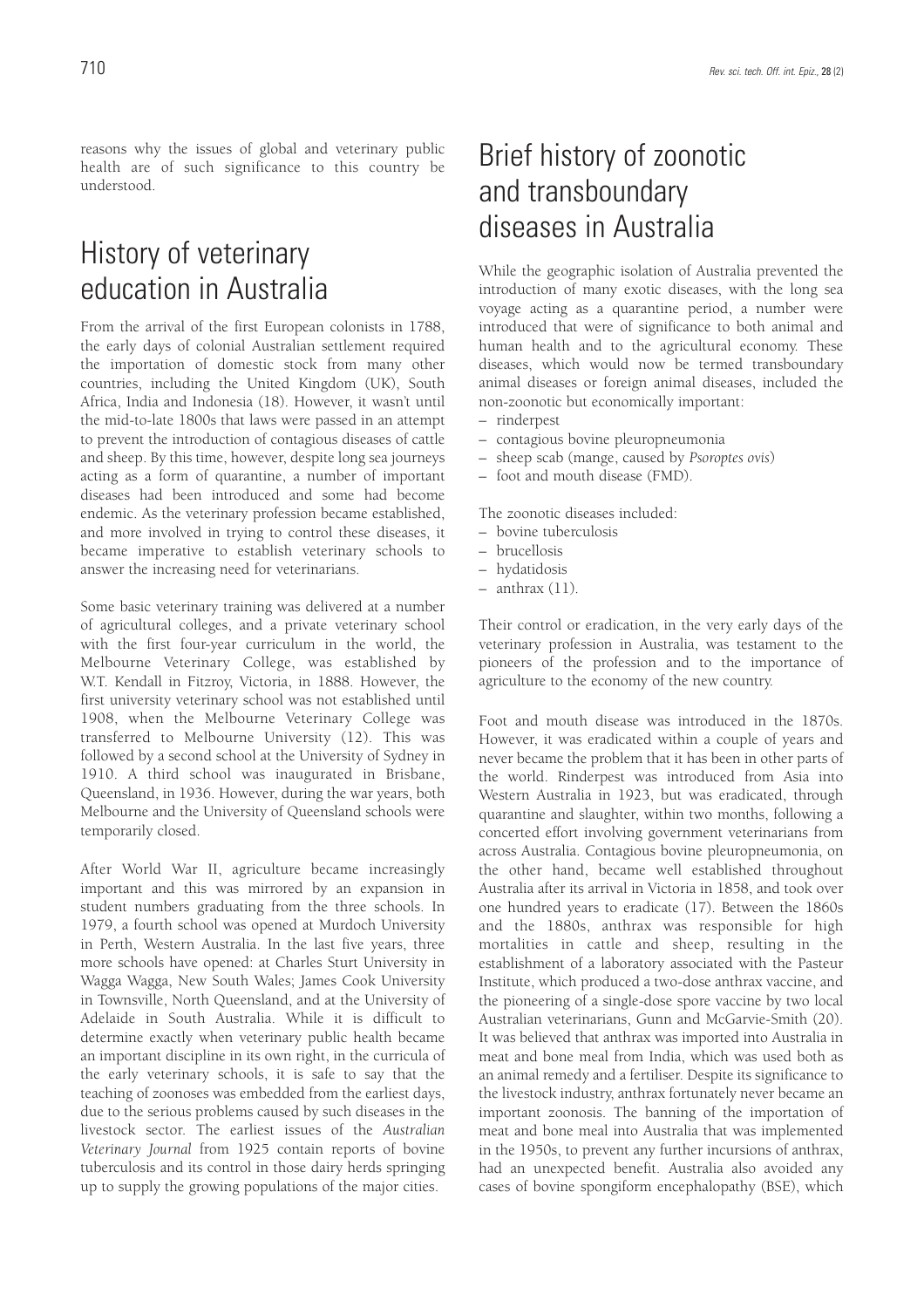was spread from the UK to many countries during the 1980s by the exportation of meat and bone meal.

Potentially the most serious zoonosis imported into Australia was bubonic plague, at the turn of the 20th Century. In all, some 550 deaths were reported between 1900 and 1910, when the disease was brought under control. Outbreaks were recorded in populations close to the ports in Sydney, Melbourne and Perth. However, diligent public health measures, including quarantine and the trapping of rats, meant that the devastating disease never gained a foothold in the continent (9).

Cystic hydatidosis was identified as a serious public health problem on mainland Australia by the mid-1800s, and later became an issue in Tasmania. It is unclear when the parasite was introduced. However, cysts in kangaroos were documented as early as 1790 and *Echinococcus granulosus* was reported in dingoes in 1886 (13). The importance of wildlife in the maintenance of zoonotic infections, a link that has become increasingly important with the recent emergence of several new zoonoses, became evident on mainland Australia with this disease. Kangaroos and dingoes provided an alternative life-cycle for the tapeworm to sheep and domestic dogs, making control of the parasite very difficult. In Tasmania, however, where dingoes had not been introduced, the institution of strict control measures from the mid-1960s resulted in the eradication of the disease from the state within 30 years.

Two of the most important diseases introduced into Australia with imported animals, which had a significant effect on both cattle and human health, were brucellosis, caused by *Brucella abortus*, and bovine tuberculosis, caused by *Mycobacterium bovis*. While it is unclear exactly when these were introduced, they were probably imported with cattle from Europe in the early days of the new colony. Both diseases spread to become a significant economic problem countrywide, causing stock losses, human illness and losses due to trade restrictions. While control measures had been applied in all Australian states for many years, with the initial motivation being to protect human health, a decision was taken in 1970 to eradicate both diseases. Despite strong government support, however, the national Brucellosis and Tuberculosis Eradication Campaign took over 25 years and a billion Australian dollars before it was finally declared a success (14). Lessons learned from this campaign were shared internationally with other countries experiencing problems with these diseases.

Another zoonosis of significance was leptospirosis. Ironically, although it later became an important occupational illness in the cattle and pig industries, it initially caused problems in the sugar cane industry, due to the contact between workers and rodent urine. A lot of the early research into the epidemiology of leptospirosis was carried out in Australia in the 1920s, resulting in changes to production practices in the sugar cane industry, in which the sugar cane was first burned to remove rodents before being harvested (10). After the discovery of serovars Pomona and Hardjo in the 1940s and 1950s, as the cause of occupational infections in the pig and dairy cattle industries respectively, vaccines were developed to immunise the stock and thus protect humans from exposure. These vaccines are still in use today.

A significant milestone in veterinary public health in Australia was the discovery, by the Nobel Laureate, Sir Frank Macfarlane Burnet, of *Coxiella burnetii*, the agent of Q (for Query) fever, the cause of occupational respiratory infections in abattoir workers in Queensland and New South Wales in the 1930s. From the pioneering work of Burnet, a vaccine was developed for use in agricultural workers at risk from such infections (including veterinarians), and this is still used widely as a preventative measure (16).

In the last 20 years, Australia has again been at the forefront of research into 'emerging zoonoses', with arboviruses and bat-borne viruses becoming important public health issues, both in this country and globally (15). Veterinarians from Australia have worked closely with overseas researchers in the Asia-Pacific region to investigate the ecology and epidemiology of significant diseases such as severe acute respiratory syndrome (SARS), Nipah virus and Japanese encephalitis, contributing greatly to their prevention and control.

Thus, the impact of zoonotic diseases and the importance of veterinary public health were established very early in the development of the profession in Australia. The introduction of exotic diseases into Australia from its founding and the involvement of Australian researchers in regional and global disease investigations emphasise the importance of teaching veterinary public health to veterinary undergraduates from a global perspective.

## Development of the meat industry and food safety

The first shipment of frozen meat exported from Australia to the UK was sent from Melbourne in 1879, following pioneering work in Victoria on the preservation of meat using industrial refrigeration. During the next 70 years, the export meat trade developed momentum and many problems associated with the export of meat, such as meat defects and microbial contamination, were investigated and overcome by researchers, working together with the industry. Australia is now the largest exporter of beef and veal in the world and produces almost one fifth of the total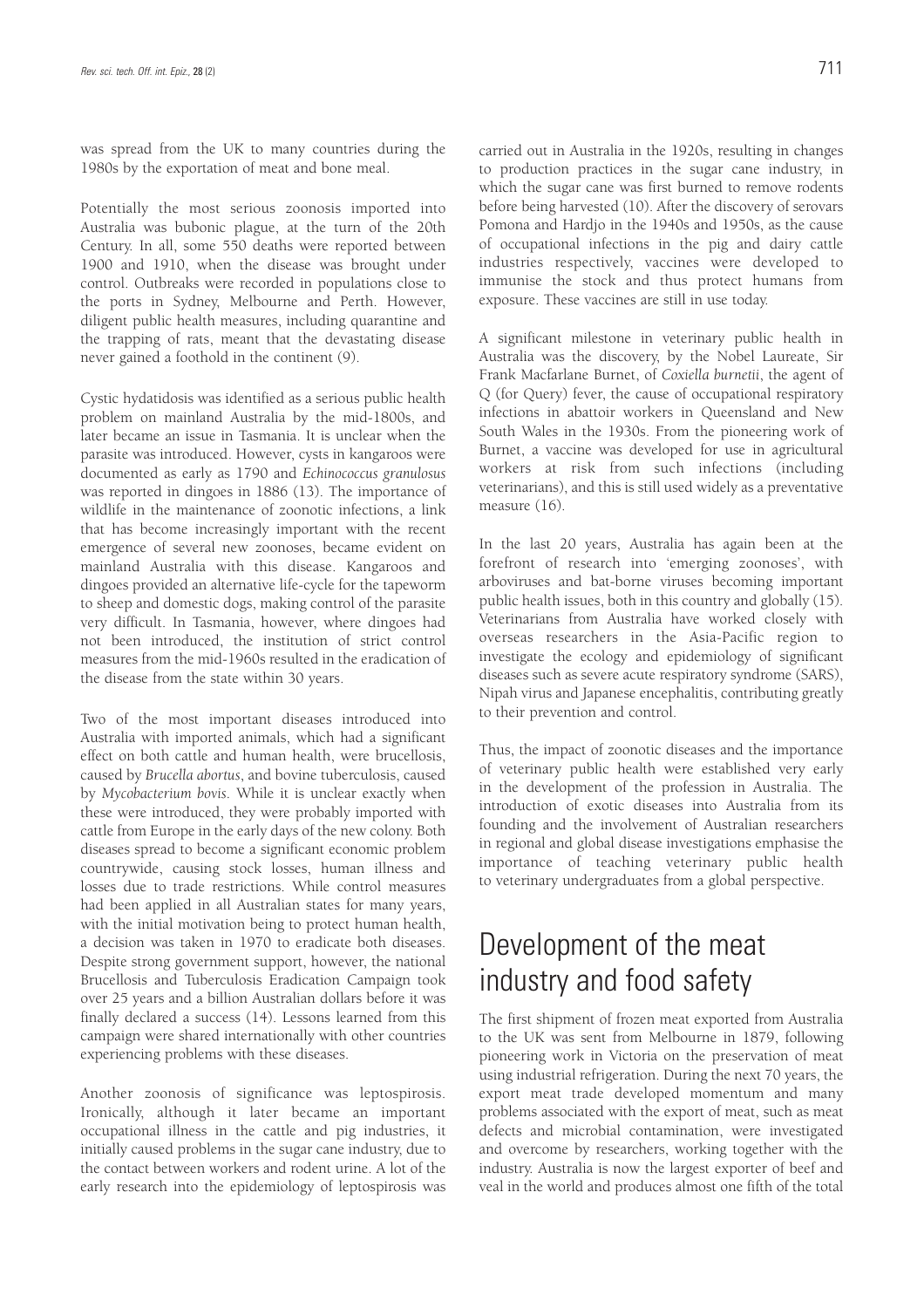global exports of all types of meat, including beef, lamb, mutton and goat (3).

With the exporting of meat came the development of a meat inspection service, regulations governing the production of meat and the involvement of veterinarians in the meat industry, largely in response to the demands of public health for the export markets. As early as the 1920s, importing countries were beginning to dictate standards, with a critical report by Dr Bubberman from the Netherlands, who examined the exportation of cattle and meat to the Dutch East Indies from Australia, resulting in an export ban from three Australian states and an insistence on continuous and direct veterinary supervision in export abattoirs (5). By the 1960s, meat and meat products exported to the United States of America (USA) were required to comply with the standards imposed by the US Federal Meat Inspection Act and Regulations. One requirement was that the slaughter of food animals and subsequent processing must be carried out under direct veterinary supervision, to ensure the recognition and removal of pathological conditions in animals slaughtered for human consumption and to supervise the hygienic processing of the meat (7). Although safe meat production and hygiene had been integrated into veterinary public health teaching in Australia from the earliest years, with the course at Sydney University in 1925 being entitled 'State Sanitary Science and Meat Inspection', it is interesting to note that the requirements for meat exports to the USA were probably the first instances where global issues related to trade, in particular animal diseases and food safety, had a significant impact on the veterinary curriculum.

A scandal in the meat export industry, involving the substitution and mislabelling of horse and kangaroo meat for deboned beef, destined for the US market, was detected in the early 1980s. This led to meat testing, to verify the species of origin, and a greater role for veterinary supervision at export abattoirs.

Given the origins of many of the food-producing animals in Australia, it is not surprising that the zoonotic foodborne pathogens causing problems overseas, such as *Salmonella, Campylobacter* and verotoxigenic *Escherichia coli*, are also prevalent in this country (2). Nevertheless, differences do remain, due largely to Australian biosecurity strategies. Some food-borne disease agents have been excluded from Australia, such as *S*. Enteritidis PT 4 and PT 8 (strains that have caused tremendous damage to the eggproducing industries in Europe and North America), and the devastating prion disease, BSE. These examples clearly support the need to educate veterinary students about diseases of public health significance that are exotic to Australia as, on graduation, they are in the frontline of defence against their incursion.

## Animal welfare

While Australian veterinary students take an oath on graduation that they will 'relieve animal suffering', it is only in the past 20 years that the discipline of animal welfare has become embedded in the veterinary curriculum. It is now obvious that standards of animal welfare (for foodproducing animals, in particular) are attracting much greater attention from consumers, retailers, governments and special interest groups. Rapid changes in animal welfare over the past decade have been driven largely by the trade in meat and live animals, as well as by increasing pressure from trading partners and the Australian public to improve conditions in this sector. However, problems still remain and practices such as the 'mulesing' of sheep to prevent flystrike have become global issues for animal rights groups, threatening the trade in wool and wool products from Australia. It is important to note, nevertheless, that legislation aimed at preventing cruelty to animals has been in place in all states of Australia for over a hundred years, with many of the original Prevention of Cruelty to Animals Acts being replaced in recent times by Animal Welfare Acts, reflecting changes in society and its perception of the importance of animal welfare.

Australia is a world leader in this area, with codes of practice for the welfare of animals from farm to slaughter having been developed and implemented for the last 20 years. Furthermore, a comprehensive Australian Animal Welfare Strategy was adopted in 2004, following extensive consultation with community and stakeholder groups, including the veterinary profession (1).

One particular area that has received considerable attention over the past few years is the livestock export industry. Australia is the largest livestock-exporting country in the world, sending approximately four million sheep, half a million cattle and 50,000 goats to many countries in the Middle East and Southeast Asia (8). This trade developed in the 1970s and 1980s for many reasons, but largely due to demand from overseas markets. Live cattle exports developed to service the establishment of feedlots in importing countries and due to the availability of cheap feed, and were driven by increasing affluence in those countries and their desire to eat more red meat. Live sheep and goat exports, on the other hand, have been largely driven by cultural requirements for animals to be used in local ritual slaughter, particularly during religious festivals.

While the live-exports trade is very important to the livestock production sector in Australia (it is worth around AUS\$830 million in livestock sales and employs more than 12,000 people), a number of incidents of death and disease on-board ships, and concerns over the welfare of the animals after arrival, have led to a strong movement in the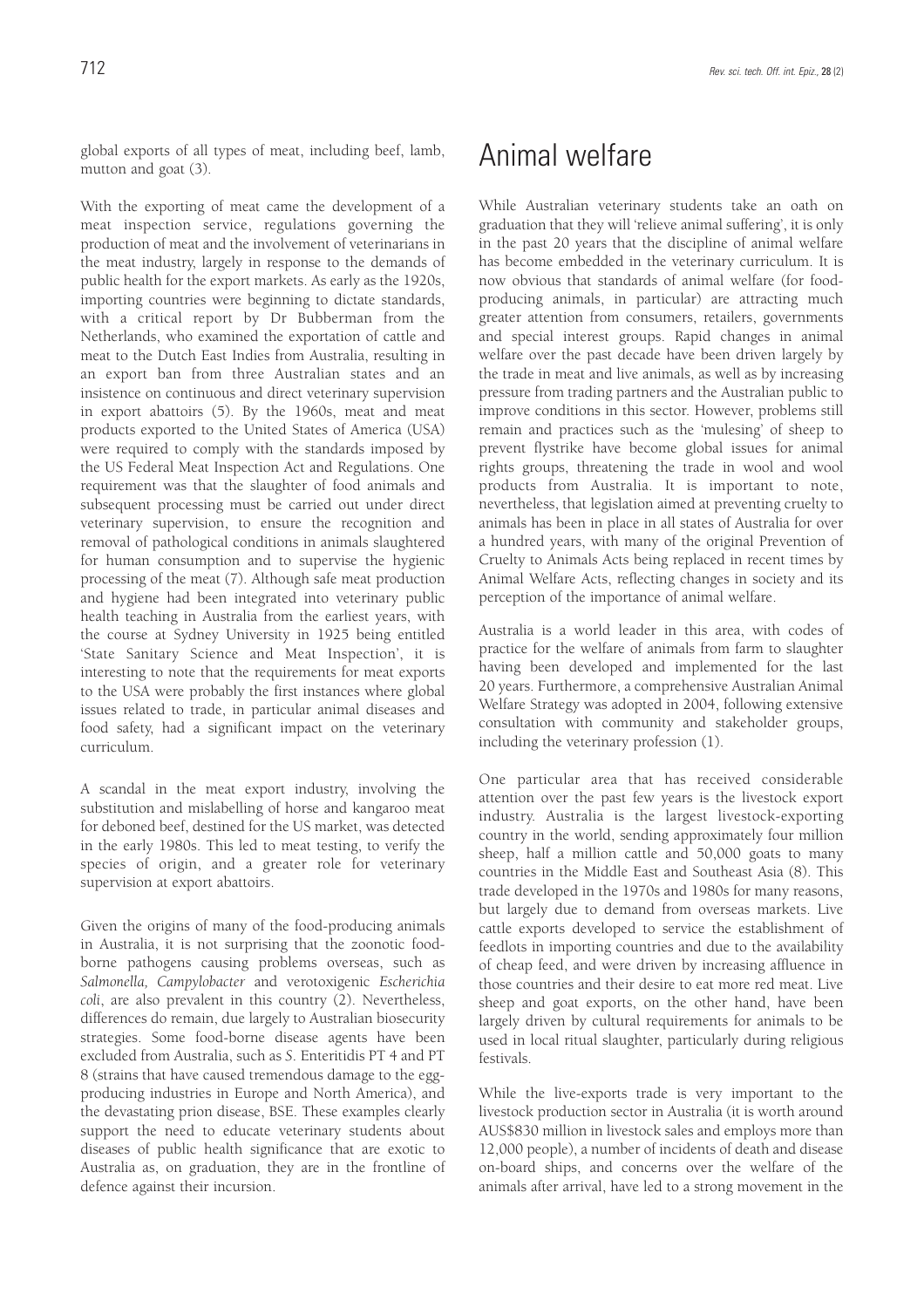country to ban the trade. In response, the Australian government has worked closely with the industry to develop standards for the export of livestock. In addition, veterinarians employed by both the government and industry have worked co-operatively with Middle Eastern trading partners and the World Organisation for Animal Health (OIE) to address public concerns and improve practices for the transportation, handling and slaughter of livestock in overseas markets. Memoranda of understanding have now been signed with several countries in the Middle East and North Africa, and the government and live-export industry are jointly funding initiatives to improve the infrastructure in ports and abattoirs in these countries and to provide training to improve animal handling and slaughter. Obviously, all of these measures have profound implications for the education of veterinary students, emphasising the need to introduce these issues and their outcomes into courses and providing a further example of the impact of global public health issues on the evolving veterinary curriculum.

## Accreditation, employment and the globalisation of the student body

Given the European heritage of many Australian veterinary students, and the comparative isolation of the country, it has long been a rite of passage that young veterinarians will travel overseas for several years to work in foreign countries. The consequent requirement for veterinary degrees from Australia to be registerable in overseas countries resulted in the establishment of bi- and multilateral accreditation with overseas veterinary boards to facilitate the migration. Thus, all the established veterinary schools have long been accredited by the Royal College of Veterinary Surgeons (RCVS) in the UK; one requirement being that the curricula are designed to reflect global issues and to meet international standards. More recently, three Australian veterinary schools have become accredited with the American Veterinary Medical Association (AVMA).

For many years, a number of overseas students have come to study veterinary science in Australia, predominantly from Singapore, due to the absence of a veterinary school in that country. However, in the 1990s, changes in the government funding of Australian universities forced veterinary schools to make stronger efforts to attract foreign, full fee-paying students from overseas. This resulted in students travelling to Australia from many different geographical regions and cultural backgrounds, with increasing numbers of students coming from North America, Europe and a number of Asian countries. One effect of this was the need for North American students, in particular, to study at AVMA-accredited schools, so that their degrees were recognised in the USA on their return. Although Massey University in New Zealand achieved AVMA accreditation in 2001, Murdoch University was the first veterinary school in Australia to achieve this distinction, in 2002. This was followed by Sydney and Melbourne Universities during the last few years.

The emergence of many recent and well-publicised zoonotic diseases has led to an increasing worldwide profile for the discipline of veterinary public health. As a result of this, and the requirement to meet accreditation guidelines, both the RCVS and the AVMA accreditation committees have taken a special interest in the teaching of veterinary public health and its relevance to global issues. This forced Australian veterinary schools to take a critical look at their veterinary public health curricula and resulted in the establishment in 2006 of an inter-university network of public health lecturers, involving all schools in Australia and Massey University in New Zealand.

## The Public Health University Network in Australia and New Zealand

The Public Health University Network was established in 2006, with the prime aim being to harmonise, but not to dictate, the veterinary public health curricula of the participating universities, and to ensure that their courses were updated to address the increasing global importance of the discipline. As a result, it was decided to develop an 'Australasian veterinary public health philosophy'. This was simple and to the point: 'to develop in our students the professional veterinary skills and knowledge to protect and improve human, animal and environmental health'. This wide-reaching philosophy was further expanded to include consideration of the following themes:

- zoonotic, emerging and food-borne diseases
- the principles of food hygiene

– quality assurance systems; in particular, the hazard analysis critical control point (HACCP) system

- veterinary practice and abattoirs
- animal welfare
- occupational health and safety
- regulatory and trade issues
- food production security
- environmental health and sustainable production
- epidemiology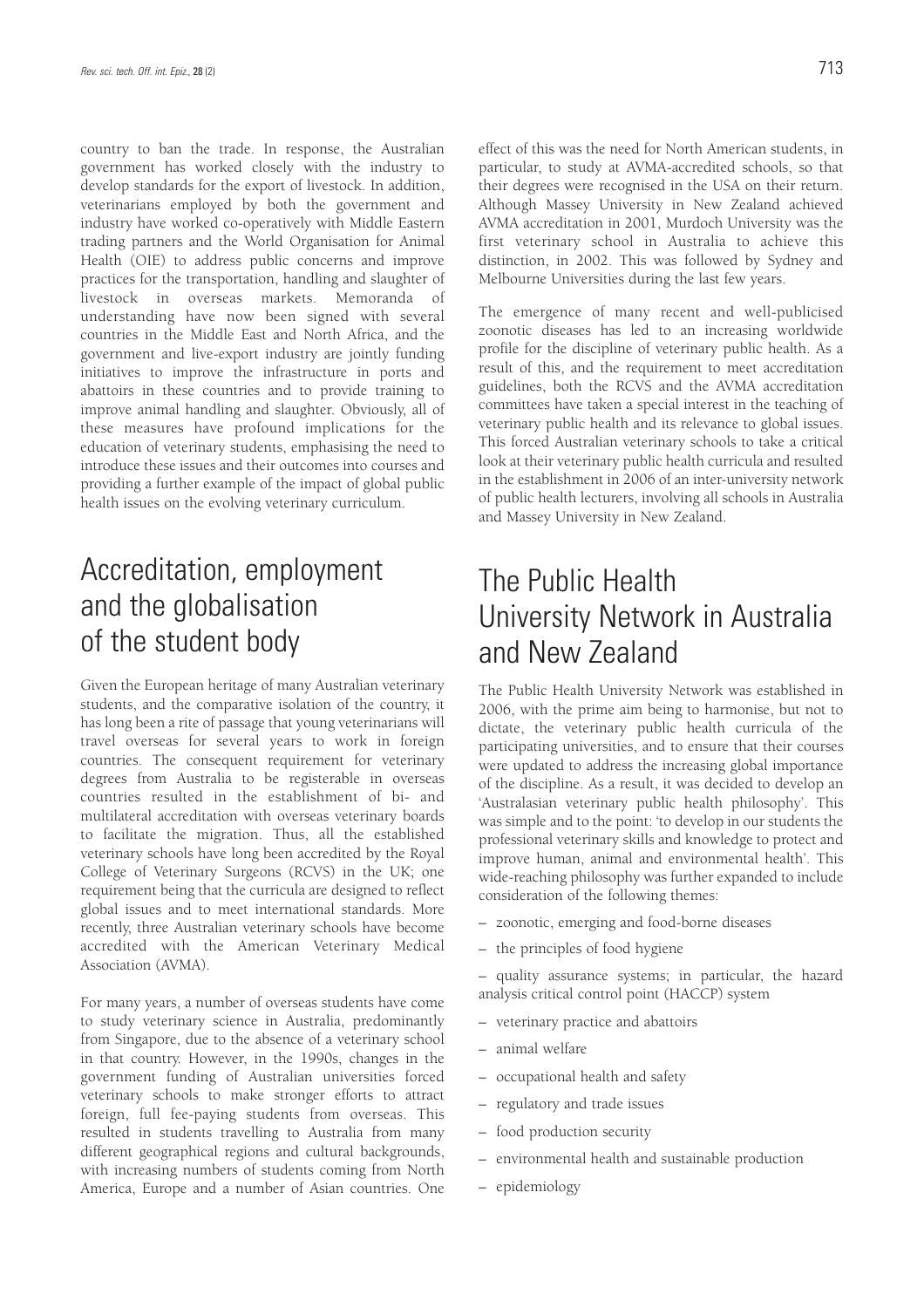- risk management, assessment and communication
- biosecurity
- emerging animal diseases.

#### **Zoonotic, emerging and food-borne diseases**

These are diseases of global importance and are taught from a universal health perspective, reflecting the position of Australia and New Zealand in the Asian region and globally, and ensuring that Australasian veterinary graduates can travel to all corners of the world to work.

#### **Principles of food hygiene**

It is becoming increasingly clear that food safety starts at the farm and that veterinarians working in the agricultural industry have an important role to play in the production of safe food 'from farm to fork'. Veterinary students must understand the factors involved in the transmission of food-borne infectious agents from animals to people and the measures required for the production of safe food.

### **Quality assurance systems, including the hazard analysis critical control point system**

These systems have been developed internationally and the position of Australia and New Zealand as meat-exporting countries, employing many veterinarians in the industry, necessitates the training of veterinary undergraduates in the principles and philosophies of global food safety programmes.

### **Veterinary practice and abattoirs**

Veterinarians are employed in export meat abattoirs to oversee the inspection service in both Australia and New Zealand. The expertise developed in this area results in Australian and New Zealand veterinarians being called upon to advise overseas countries on abattoir hygiene and the production of safe meat.

### **Animal welfare**

As discussed earlier, animal welfare is integral to the veterinary profession, whether working with companion animals or production animals. However, a unique position as major global exporters of meat and live animals has resulted in Australia and New Zealand being world leaders in the field of animal welfare 'from paddock to plate', including on-farm issues, transportation, handling at the abattoir and the stunning and slaughter process.

#### **Occupational health and safety**

In addition to the many safety issues affecting veterinarians in their daily activities, the emergence of a number of serious occupational infections, and the expansion of the scope of veterinary medicine to include many exotic species of animals, have resulted in an increasing need to inform and train veterinary students in ways to protect themselves, their staff and their clients. For example, in the last year, two outbreaks in horses of Hendra virus disease, an emerging infectious disease in Australia, have resulted in the deaths of two veterinarians (4, 19).

### **Regulatory and trade issues**

The importance of the trade in meat and livestock to Australia and New Zealand, and thus to the veterinary profession, makes it important that students are exposed to a discussion of the issues that could affect such trade and the need to look outside their own country to understand these issues.

#### **Food production security**

Animal protein is a vital part of the diet of people around the world. However, for many reasons, animal production is severely compromised in many regions. Australian and New Zealand veterinary researchers are involved with government and non-government agencies, including the Food and Agriculture Organization of the United Nations, in many countries to address the problems of food security. For this reason, it is vital that a global perspective is maintained in Australasian veterinary curricula.

### **Environmental health and sustainable production**

Veterinarians are increasingly becoming involved in discussions on environmental health and sustainable production; for example, the risks to the environment from the dissemination of animal effluent, the destruction of natural habitats for animal production, the displacement and decline of native animals following habitat destruction and the concomitant increase in emerging diseases caused by the encroachment of humans on new ecological niches. It is vital that a holistic approach to such issues is discussed and debated in the veterinary curriculum.

### **Epidemiology**

While this discipline is important throughout the whole veterinary curriculum, its importance to an understanding of infectious diseases of public health significance and their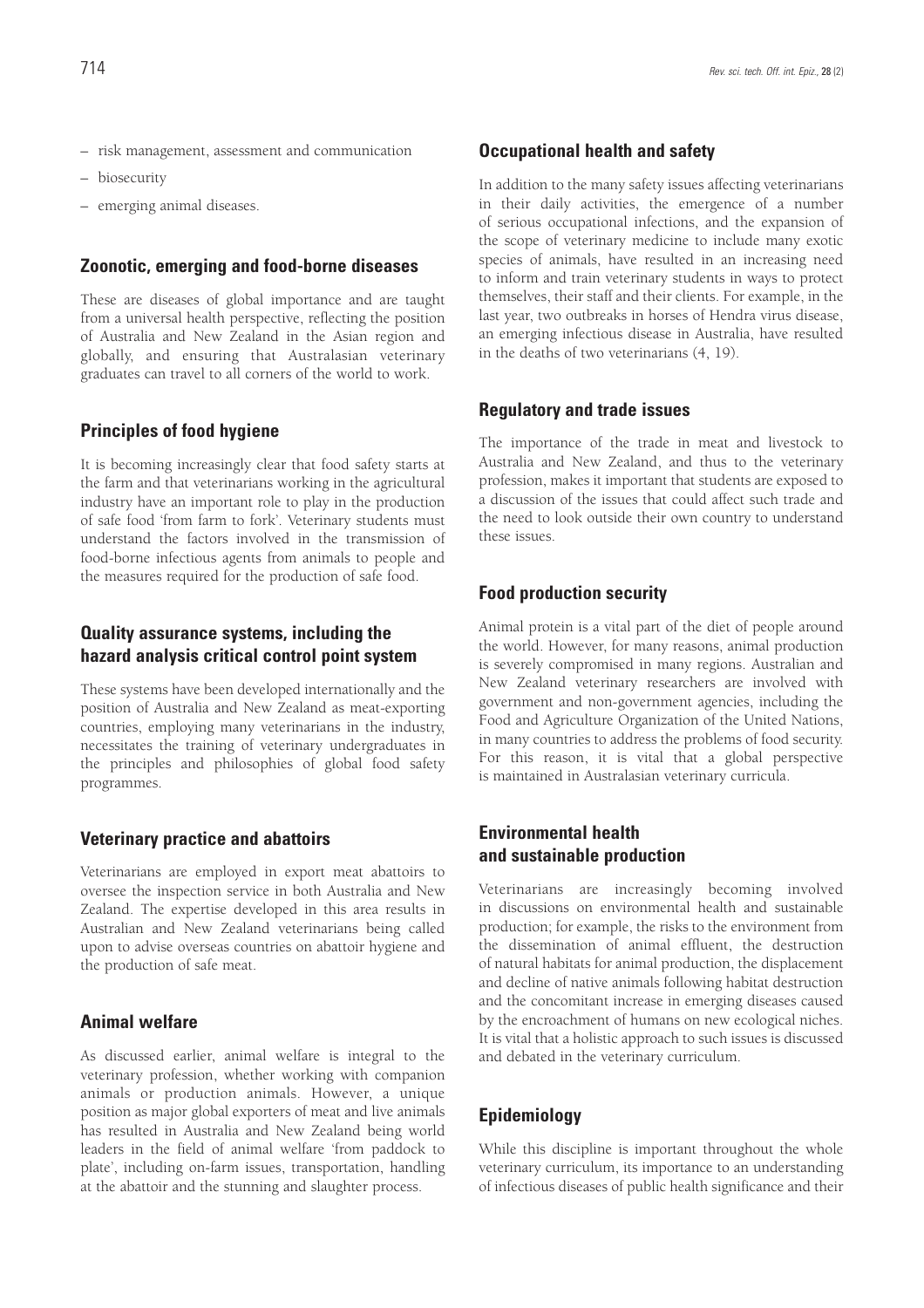investigation and control is substantial and has resulted in integrated epidemiology and public health courses being taught at all Australasian universities.

### **Risk management, assessment and communication**

These disciplines are becoming increasingly important internationally, as the veterinary profession cooperates with other professions to define and manage the risks posed by the increasing world trade in animals and animal products and the parallel emergence of new animal and zoonotic diseases. While these specialist areas are not widely incorporated into the undergraduate veterinary public health curricula, instead usually being taught at the postgraduate level, it is essential that students be exposed to their general principles in relation to global issues of public health importance.

### **Biosecurity**

Together with risk assessment, biosecurity has acquired a high international profile in recent years, for economic and public health reasons, and biosecurity principles are increasingly being applied in all areas of veterinary science. A sound knowledge of these principles is crucial for contemporary veterinary graduates, since the expanding area of biosecurity is a growing source of employment worldwide.

### **Emerging animal diseases**

The field of emerging animal diseases has been thrust into prominence in the Australasian region over the last two decades, as it has in other parts of the world, with a multitude of emerging and re-emerging diseases causing serious problems for animal health, human health and trade and highlighting the knowledge that, in fact, disease knows no boundaries. It can be argued that, while veterinary public health traditionally covers zoonotic disease risks, any disease of foodproducing animals constitutes a public health issue, as shown by the number of suicides in farmers following the eradication campaign for FMD in UK cattle (particularly since FMD is a disease of little or no zoonotic importance). Thus, it is important that veterinary graduates understand the effects of emergency animal diseases on the general population, by instilling in students an empathy for the people who own and work with the affected animals and an understanding that animal and human health are intimately related. In fact the two terms have now been superseded by the single term: 'One Health', a concept that was created by Virchow in 1856: 'Between animal and human medicine there is no dividing line – nor should there be'. This philosophy is being used to redefine the effort to control disease worldwide.

## The global implications of veterinary public health teaching in Australia

From the preceding discussion, it is clear that Australian universities have an obligation to train students in veterinary public health from a global perspective, as indeed do all universities worldwide. The world has been shrinking for many years now, as Australian citizens (and animals) travel widely and quickly for work, leisure and trade. With the rapid rise of the internet, global health issues can be recognised and responded to immediately, provided resources are available, and veterinarians from Australia have played their part in controlling diseases in many regions. Thus, the veterinary profession is a truly global profession, and it is integral to the success of the 'One Health' concept. No longer is it appropriate or even desirable to just throw up barriers to the outside world and 'bury heads in the sand', in the hope that this will keep diseases that affect animal and human health at bay. Biosecurity begins far beyond official borders and the veterinary profession is ideally positioned to lead the way in controlling disease and suffering, and securing food security throughout the world (6). The creation of a global public health curriculum is a visionary concept, and Australian veterinarians are being trained for leadership roles in the future.

### Acknowledgements

The combined enthusiasm and expertise of the Public Health University Network, which developed the Australasian veterinary public health philosophy, is gratefully acknowledged. The inaugural members who developed this were: Dr Rowland Cobbold (University of Queensland); Dr Robert Dixon (University of Sydney); Dr John Glastonbury (Charles Sturt University); Professor Colin Wilks (University of Melbourne); Professor Stan Fenwick (Murdoch University); Dr Carol Sheridan (Australian Quarantine and Inspection Service); Professor Nigel French and Dr Deb Prattley (Massey University); and Dr Sue Langdon (New Zealand Food Safety Authority).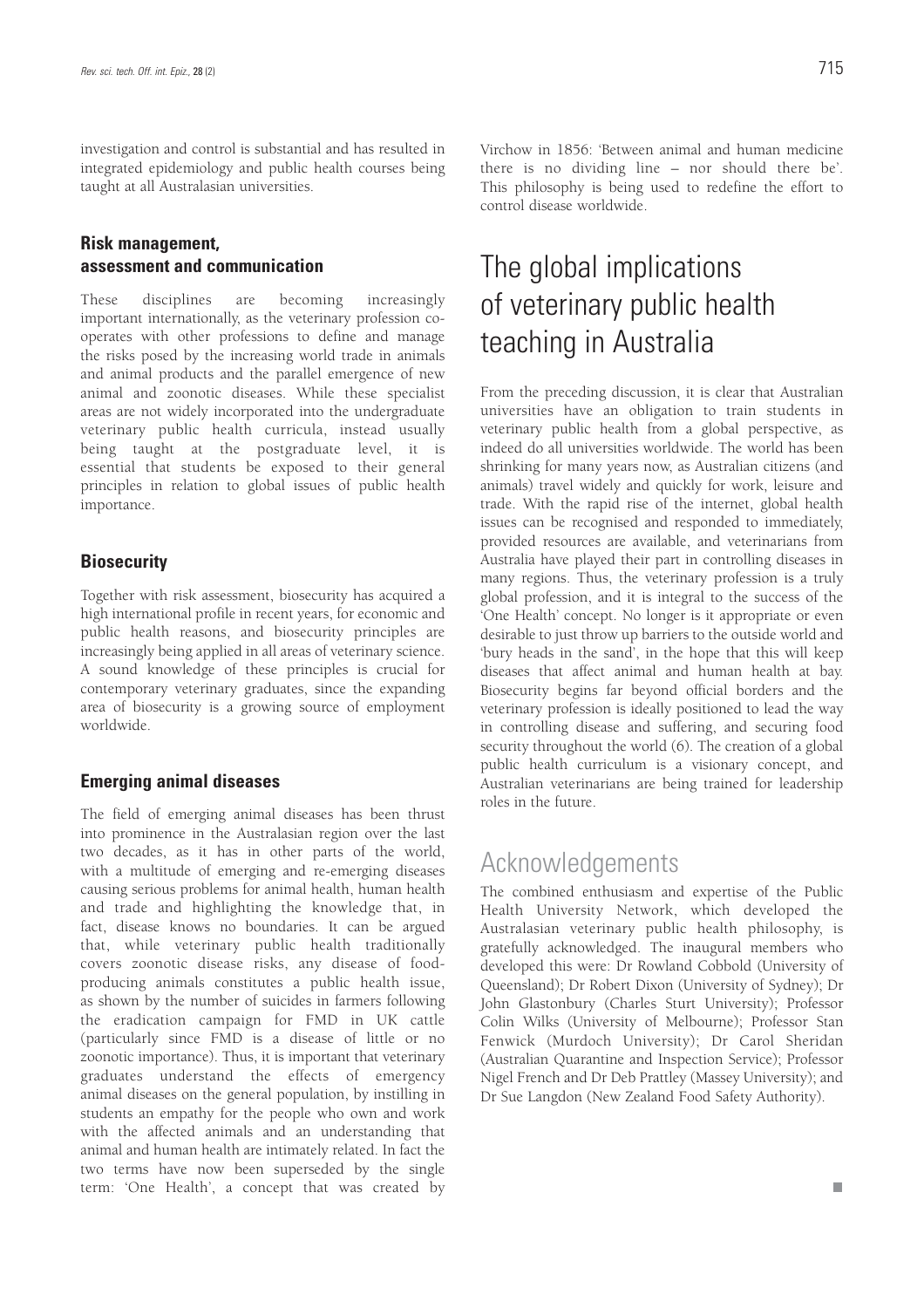## **L'intégration des problématiques de santé publique mondiale et de santé publique vétérinaire dans les programmes d'enseignement vétérinaire : le point de vue de l'Australie**

S.G. Fenwick, L. Robertson & C.R. Wilks

#### **Résumé**

Cet article est consacré à l'intégration des problématiques de santé publique mondiale et de santé publique vétérinaire dans les programmes d'enseignement vétérinaire. En Australie, l'enseignement vétérinaire formel existe depuis plus d'un siècle, mais les vétérinaires jouent un rôle déterminant dans la lutte contre les maladies zoonotiques et transfrontalières depuis bien plus longtemps encore. L'Australie est le premier exportateur de viande rouge et d'animaux vivants au monde. De ce fait, l'un des objectifs primordiaux de l'enseignement vétérinaire en Australie est de qualifier les vétérinaires afin de promouvoir et d'assurer la sécurité sanitaire des aliments et le bien-être animal. Les diplômes vétérinaires australiens sont accrédités et permettent à leurs détenteurs d'exercer à l'étranger, y compris au Royaume-Uni et aux États-Unis d'Amérique ; depuis quelques années les effectifs d'étudiants inscrits dans les écoles vétérinaires australiennes s'internationalisent également. Le programme d'enseignement doit donc être suffisamment complet pour donner aux diplômés les moyens de répondre aux défis de la santé publique vétérinaire dans le monde. Un réseau universitaire de santé publique a été établi dans le but d'harmoniser les programmes d'enseignement de la santé publique vétérinaire dans les différentes écoles vétérinaires du pays et de mettre au point la doctrine australienne en matière de santé publique vétérinaire, face aux problématiques mondiales et au concept « Un monde, une seule santé ». Pour finir, les auteurs tirent quelques conclusions sur les conséquences de l'enseignement de la santé publique vétérinaire en Australie et sur le niveau de préparation des diplômés australiens pour l'exercice de cette profession mondialisée.

#### **Mots-clés**

**The State** 

Australie – Bien-être animal – Biosécurité – Mondialisation – Programme d'enseignement – Santé publique vétérinaire – Sécurité sanitaire des aliments – Un monde, une seule santé – Zoonose.

**Integración de los temas de salud pública mundial y veterinaria en los planes de estudios veterinarios. El punto de vista de Australia** 

S.G. Fenwick, L. Robertson & C.R. Wilks

#### **Resumen**

Los autores examinan la integración de temas de salud pública mundial y veterinaria en los planes de estudios australianos. La enseñanza oficial de la veterinaria en Australia tiene más de 100 años, y los veterinarios llevan incluso más tiempo cumpliendo una importante función en la lucha contra enfermedades zoonóticas y transfronterizas. Australia es el mayor exportador de carne roja y animales vivos del mundo, cosa que explica el destacado lugar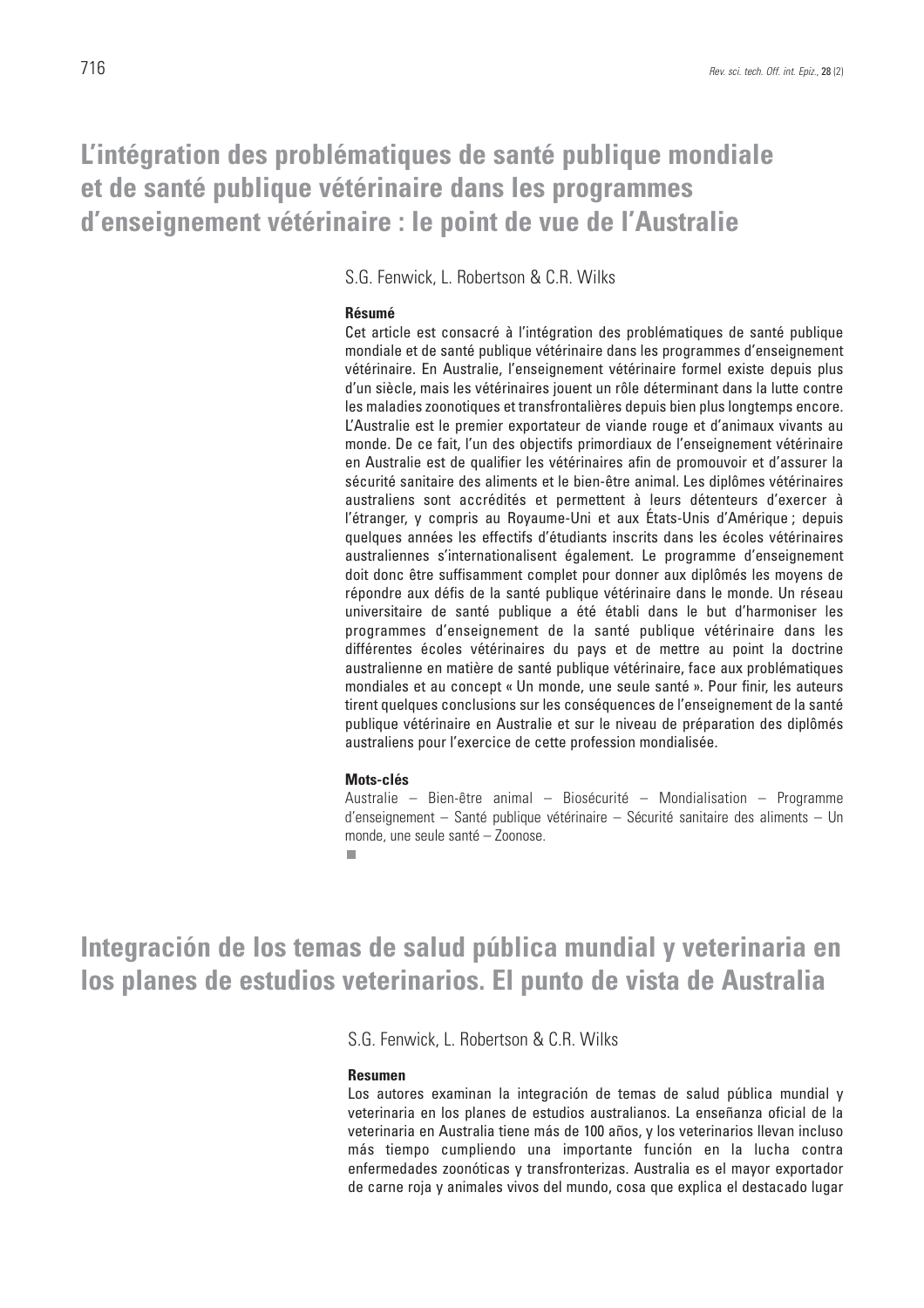que ocupan en los planes de estudios veterinarios cuestiones como el fomento y la garantía de la inocuidad de los alimentos o el bienestar de los animales. Al estar convalidados, los títulos de veterinaria permiten a los licenciados australianos ejercer la profesión en muchos otros países, entre ellos el Reino Unido y los Estados Unidos de América. En los últimos años se ha observado una mundialización del alumnado en las facultades de veterinaria australianas. Por ello hace falta un plan de estudios lo bastante amplio como para que los titulados sean capaces de afrontar problemas de salud pública veterinaria en todo el mundo. Con el fin de armonizar los planes de estudios de las distintas facultades con respecto a la salud pública veterinaria y de definir una "filosofía australiana" en la materia, se ha creado una Red Universitaria de Salud Pública, vinculada a temas de dimensión mundial y al concepto de "Un mundo, una salud". Los autores, por último, extraen conclusiones sobre las repercusiones de la enseñanza de la salud pública veterinaria en Australia y la preparación de los licenciados australianos para ejercer una profesión mundializada.

#### **Palabras clave**

Australia – Bienestar animal – Inocuidad de los alimentos – Mundialización – Plan de estudios – Salud pública veterinaria – Seguridad biológica – Un mundo, una salud – Zoonosis.

٠

## References

- 1. Animal Health Australia (AHA) (2008). Animal health in Australia 2007. AHA, Canberra. Available at: www.animalhealthaustralia.com.au/aahc/index.cfm? 50366357-BBB0-1258-2B05-561EA6591CD9 (accessed on 24 September 2009).
- 2. Australian Commonwealth Department of Health and Family Services (DHFS) (1997). – Foodborne disease: towards reducing foodborne illness in Australia. Communicable Diseases Intelligence Technical Report Series No. 2. DHFS, Canberra. Available at: www.health.gov.au/internet/main/ Publishing.nsf/Content/cda-cditech-foodborne.htm (accessed on 24 September 2009).
- 3. Australian Government Department of Agriculture, Fisheries and Forestry (2008). – Red meat and livestock. Available at: www.daff.gov.au/agriculture-food/meat-wool-dairy/red-meatlivestock (accessed on 20 September 2008).
- 4. Australian Veterinary Association (2009). Media release, 2 September. No more Hendra deaths urge vets. Available at: http://avacms.eseries.hengesystems.com.au/AM/Template. cfm?Section=Home&Template=/CM/ContentDisplay.cfm& ContentID=14498.
- 5. Auty J. (1999). New directions. The veterinary profession in Australia in the 1920s. *Aust. vet. Hist. Rec.*, **24**, 12-24.
- 6. Brown C., Thompson S., Vroegindewey G. & Pappaioanou M. (2006). – The global veterinarian: the why? the what? the how? *J. vet. med. Educ.*, **33** (3), 411-415.
- 7. Browne N. (1998). The health and hygiene revolution in the Australian meat export industry in the 1960s. *Aust. vet. Hist. Rec.*, **22**, 11-20.
- 8. Drum F. & Gunning-Trant C. (2008). Live animal exports: a profile of the Australian industry. Australian Bureau of Agricultural and Resource Economics (Abare) Research Report 08.1 for the Australian Government Department of Agriculture, Fisheries and Forestry, Canberra, February. ABARE, Canberra. Available at: www.abareconomics.com/ publications\_html/livestock/livestock\_08/LiveExports.pdf (accessed on 24 September 2009).
- 9. Emergency Management Australia Disasters Database (2006). – Bubonic plague epidemic. Available at: www.ema.gov.au/ ema/emadisasters.nsf/c85916e930b93d50ca256d050020cb1 f/9de1949d31efc13fca256d330005839c?Open (accessed on 20 September 2008).
- 10. Gillespie R. (1990). Epidemics and power: Weil's disease in North Queensland, 1929-39. *Occas. Papers med. Hist. Aust.*, **4**, 59-65.